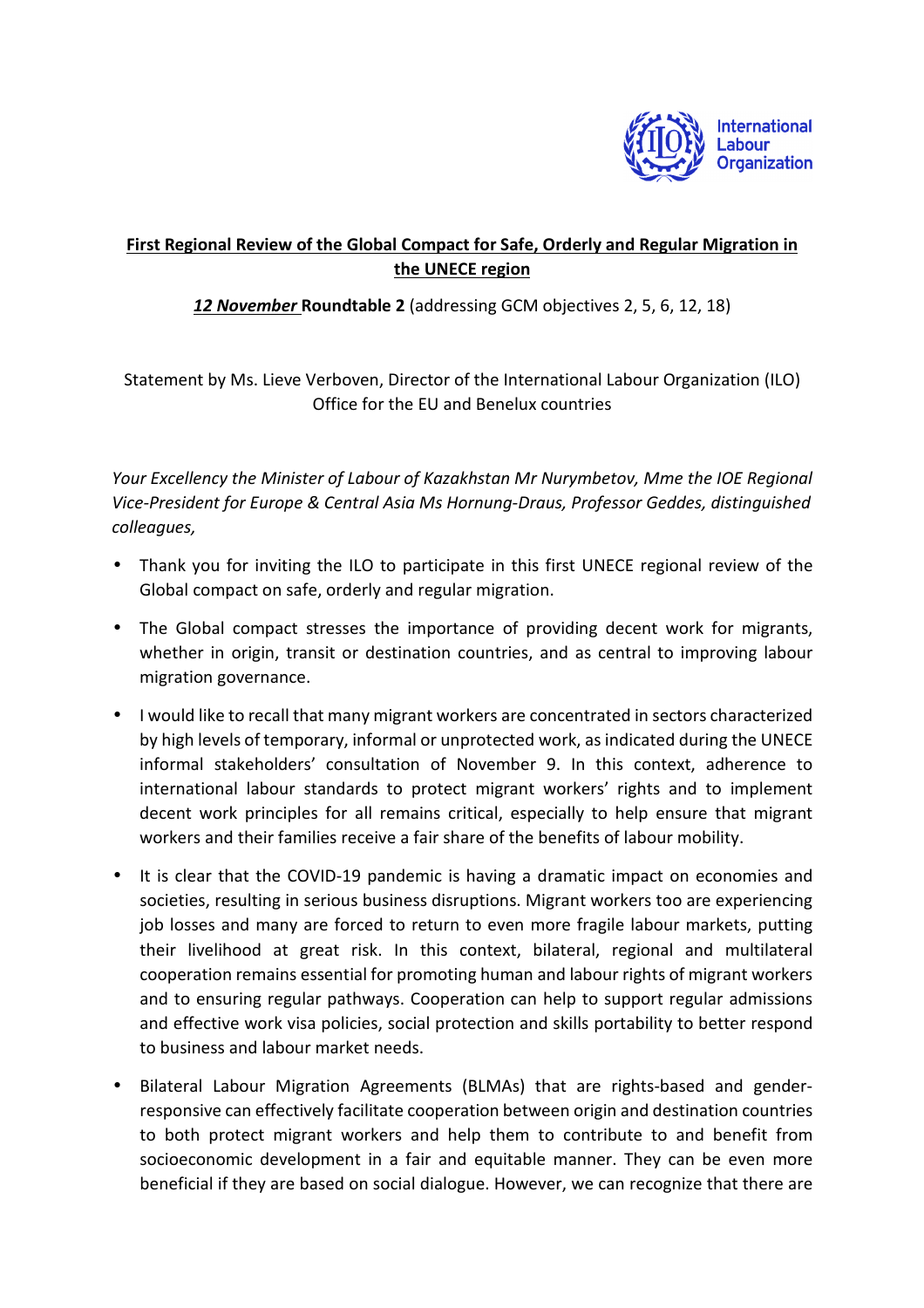some shortcomings in these agreements regarding their design, content, monitoring, implementation and impact.

- The ILO, together with IOM, are leading a multi-stakeholder Thematic Working Group under the UN Network on Migration to help support states in strengthening these agreements. The Working Group members are currently developing practical guidance to support member States in negotiating, designing, implementing, and monitoring and evaluating rights-based, gender-responsive BLMAs. It is expected that the guidance will be published early next year, and we will support their pilot testing with interested governments. We hope that countries in the ECE region will join this effort.
- While skills shortages and gaps are often among the main reasons for entering into such agreements, at the same time, they are often among the most overlooked aspects. To address this issue, the ILO has produced the Guidelines for skills modules in BLMAs (2020). The guidelines refer to the skills possessed by migrant workers that need to be recognized, matched and further developed with those in demand in the destination country's labour market. The gender perspective, the particular issues that woman migrant workers face regarding skills recognition and development, is also captured in the document.
- In the area of skills development and recognition for migrant workers, the ILO has joined forces with IOM, UNESCO, IOE and ITUC to forge a Global Skills Partnership (GSP). The GSP aims to mobilize technical expertise of the member organizations towards supporting governments, employers, workers and their organizations, educational institutions and training providers, and other stakeholders to develop and recognize the skills of migrant workers with a particular focus on women and youth.
- ILO has a number of activities in the region to support labour migration governance. For example, :
	- $\circ$  The ILO, jointly with the IOM and UN Women, implements a project in Kyrgyzstan (2019-21) to empower women and girls most vulnerable to migration, by improving their participation in peacebuilding and inclusive community development, enhancing their access to socio-economic opportunities and building capacities of women and girls.
	- o In Turkey, we are supporting the government in a range of activities to improve decent work opportunities for migrant workers driven by crisis and refugees, including on skills development, employability and innovative approaches to help businesses deliver social protection to these workers.
- And ILO has expanded its work with countries from which migrants to Europe originate, including the African region.
- The Global compact also recognizes the centrality to promoting fair recruitment, and the ILO has made significant progress in advancing its Fair Recruitment Initiative in order to eliminate recruitment fees and costs that can lead to debt bondage, forced labour and human trafficking.